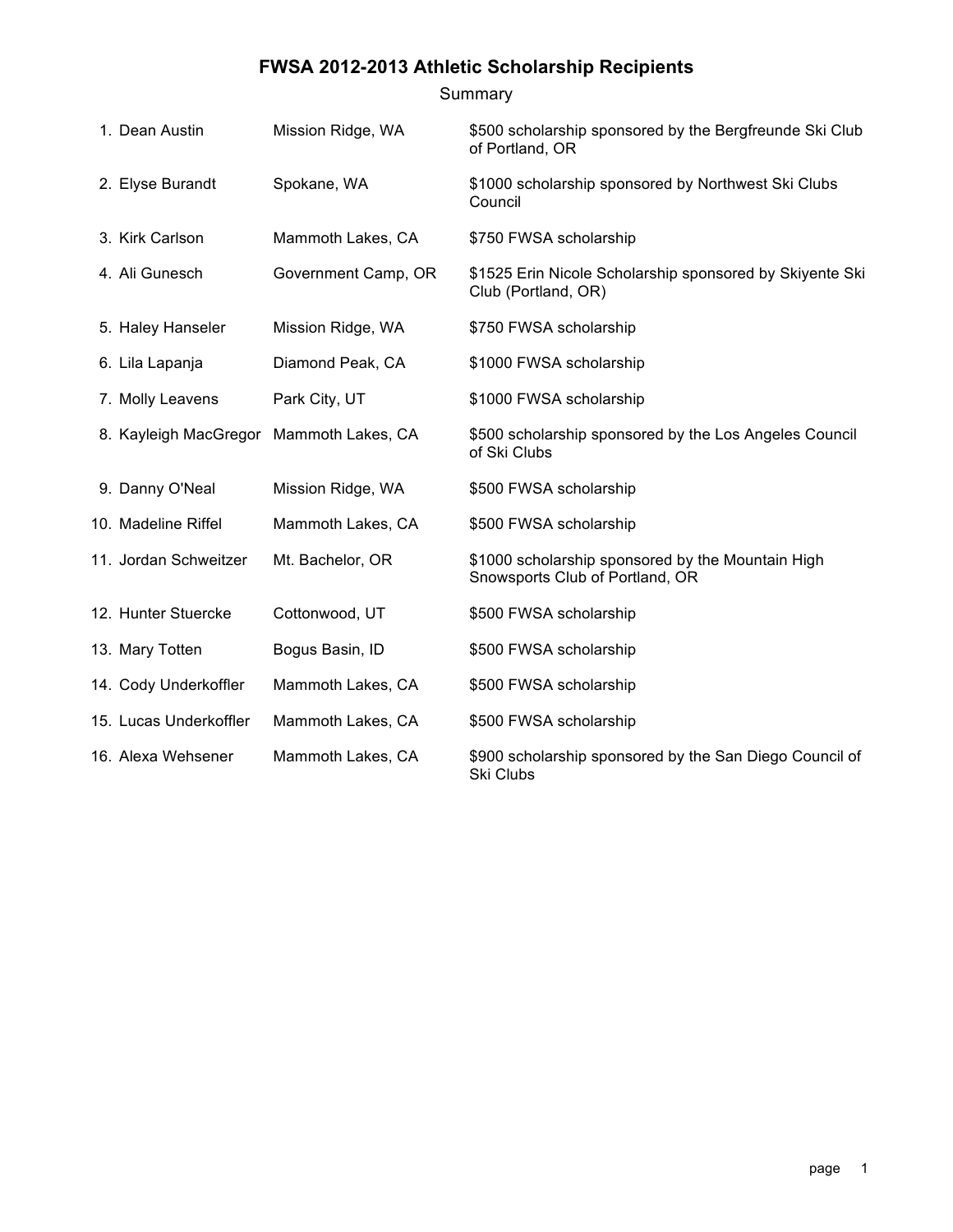Biography

**Dean Austin**, age 18, from Portland, OR, is a member of the Mission Ridge Ski Team. He graduated from Cleveland High School in 2012 with a 3.6 GPA. During the 2012 season, Austin placed in the top ten seven times, including two second place Slalom and Giant Slalom finishes. His best racing achievement was winning the silver medal in Super G at the 2011 J-2 Nationals. According to his coach at Mission Ridge, Austin is "well spoken, outgoing, supportive, dedicated, hard working, and fun to have around." Dean is the recipient of a \$500 scholarship sponsored by the Bergfreunde Ski Club of Portland, OR.

**Elyse Burandt**, age 15, is from Spokane, WA, where she races for the Spokane Ski Team. Elyse finished the 2012 season standing in third place overall and third place in Slalom for her year group. During the 2012 competition season, she scored sixteen top ten finishes, six of which were in the top three including second in the Western Region J-3 Giant Slalom Championships. Elyse is maintaining a 4.0 GPA. Elyse has been selected by the Northwest Ski Clubs Council to receive its \$1000 scholarship.

**Kirk Carlson**, age 18, is from Mammoth Lakes, CA, where he is a member of the Mammoth Mountain Ski Team. During the 2012 season, Kirk had seven top ten finishes of which three (Far West Speed Finals) landed him on the podium. Kirk is deferring college for a year to concentrate on skiing with his ultimate goal to compete on the University of Utah's NCAA ski team. He graduated with a 3.90 GPA. Kirk is the recipient of a \$750 FWSA scholarship.

**Ali Gunesch**, age 18, is from Government Camp, OR, and is a member of the Mt. Hood Ski Team. During the 2012 season, Ali had fourteen top ten finishes in which she reached the podium eight times. This year, Ali was the top American (second overall) in Super G at the Western Region Junior Championships, and finished first in Slalom and second overall at the Northwest Cup Series. She also won a Downhill and a Super G at Mt. Bachelor's Sun Cup. She graduated from Sandy High School, Sandy, OR, with a 4.0 GPA. Ali has been accepted at Brown University, but she is taking a one year academic sabbatical to concentrate on skiing. Ali is the recipient of the Skiyente Ski Club's (Portland, OR) Erin Nicole Scholarship in the amount of \$1525.

**Haley Hanseler**, age 18, from Longview, WA, is a member of the Mission Ridge Ski Team. She graduated from high school with a 3.97 GPA. Haley had ten top ten finishes of which five landed her on the podium. She finished  $23<sup>rd</sup>$  in Super G at the U.S. Nationals in 2012. She is taking a one year academic sabbatical to lower her points so that she can compete on the University of Utah NCAA ski team. Haley has been selected to receive a \$750 FWSA scholarship.

**Lila Lapanja**, age 17, is the only Tahoe scholarship recipient this year. She trained with the Sugar Bowl Academy before joining the U.S. Ski Team's Development Team. From her first scholarship four year's ago, Lila was recognized as a strong all-round athlete who held top ten standings in all four racing disciplines. In 2011, Lila joined the U.S. Ski Team's Development Team and during the 2012 race season she exceeded expectations. She took fourth place in Slalom at the U.S. Nationals and finished the season ranked first in Giant Slalom, first in Super Combined, second in Slalom, and third in Super G for her year group. Most recently, Lila has been appointed to the USST's Europa Cup Technical Team. Lila has been awarded a \$1000 FWSA scholarship.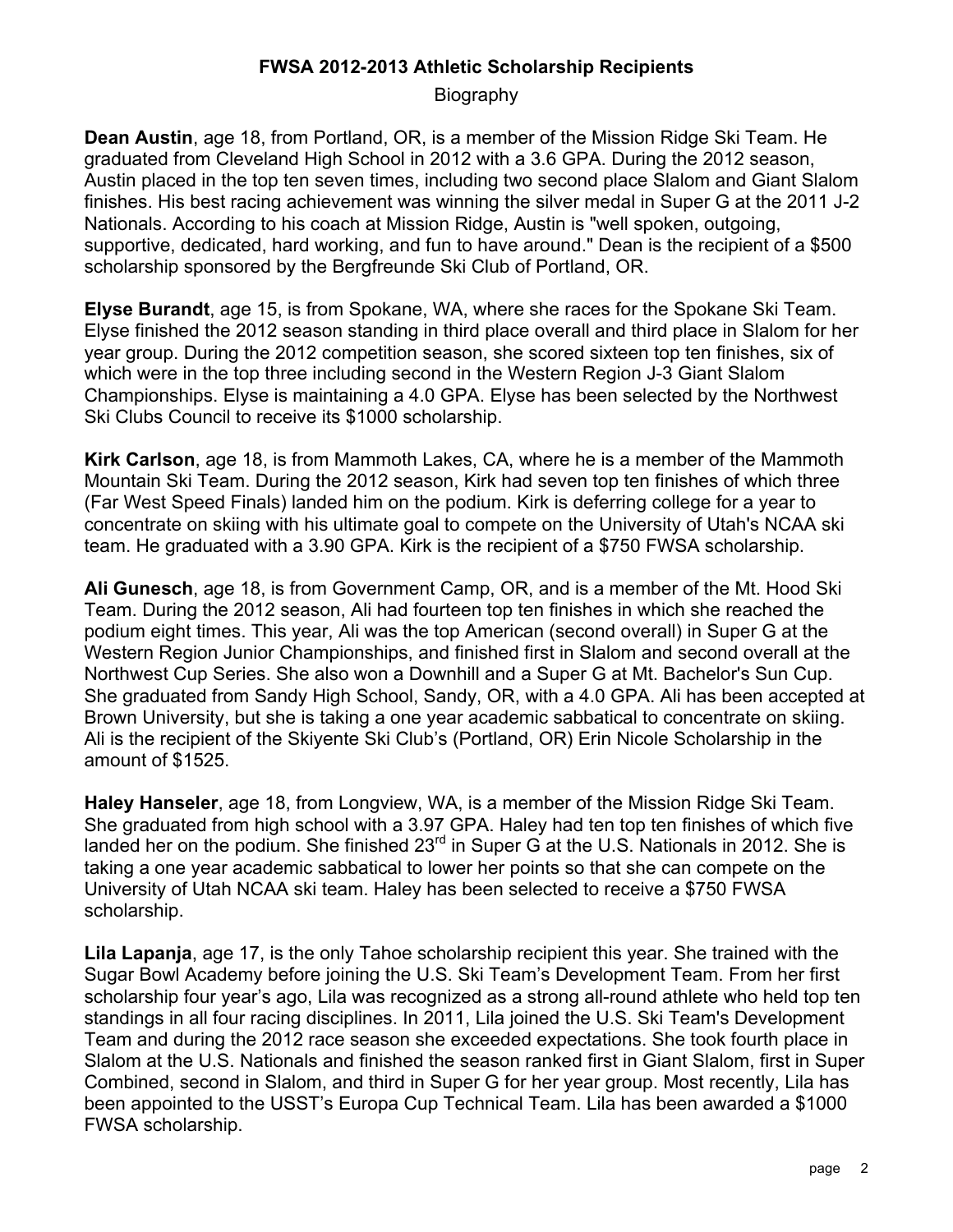Biography

**Molly Leavens**, age 15, from Park City, UT, now competes for the USSA Academy. Molly is an all-round athlete with podium finishes in Super G, Giant Slalom, and Slalom. She finished the 2012 season ranked second in overall points for year group 1997. Molly had podium finishes in eight races in 2012 and finished the season ranked number one in Slalom. Molly has a 3.99 GPA. Molly is the recipient of a \$1000 FWSA scholarship.

**Kayleigh MacGregor**, age 15, who is a member of the Mammoth Mountain Ski Team. Kayleigh formerly lived in Malibu, CA, but her parents recently moved to Mammoth so that she could take advantage of the training opportunities. Last season, Kayleigh finished fifth in the Far West Downhill Championships. She also had two top ten finished in Downhill and Super G. Kayleigh has been awarded a \$500 scholarship sponsored by the Los Angeles Council of Ski Clubs.

**Danny O'Neal**, age 17, from Baker City, OR, trains with the Mission Ridge Ski Team. Danny had only three top ten finishes, but he took a gold medal in a Downhill and a Super G at the Mt. Bachelor Spring Series. Danny has been awarded a \$500 FWSA scholarship.

**Madeline Riffel**, age 18, lives in Mammoth Lakes, CA, and skis for Mammoth Mountain Ski Team. This last season, Madeline competed in both alpine ski racing and ski cross. In Alpine events, she had seven top fifteen finishes including a second and a third in Super G. In ski cross, she finished the season ranked second in the U.S. and fifty-third worldwide. Kevin Francis, the FIS coach at Mammoth described her as a dedicated athlete with very clear goals and an excellent work ethic. Madeline graduated from high school with a 3.79 GPA. Madeline has been chosen for a \$500 FWSA scholarship.

**Jordan Schweitzer**, age 18, from Gresham, OR, is a member of the Mt. Bachelor Ski Team. Despite a serious injuries in December 2011, Jordan held on to her number one standing in Downhill and pulled in a tenth place for Super G in her year group. She had 15 top ten finishes including three podium finishes. Jordan is taking an academic sabbatical to make a last try for the U.S. Ski Team. She graduated from high school with a 3.86 GPA. Jordan has been awarded a \$1000 scholarship sponsored by the Mountain High Snowsports Club of Portland, OR.

**Hunter Stuercke**, age 17, from Cottonwood, UT, competes as a member of the Rowmark Ski Academy. During the 2012 season, Hunter had seven top-ten finishes including a first place in Slalom. His former coach, Mark Archer, lauded Hunter for his dedication, drive, and desire to be the best he can be in the sport of ski racing. His most recent coach, Everett Young, adds that ski racing is in Hunter's heart; it's part of his make-up. That dedication, hard work and desire gained him Rowmark's Most Improved Athlete award for 2012. Hunter is the recipient of a \$500 FWSA scholarship.

**Mary Totten**, age 16, lives in Boise, ID, and is a member of the Bogus Basin Ski Team. Her coach, Aaron Flynn, noted her passion for ski racing, positive attitude, and competitive drive. Mary had three top-ten finishes in 2012 including a second place finish in Slalom. She has a 3.7 cumulative GPA. Mary has been awarded a \$500 FWSA scholarship.